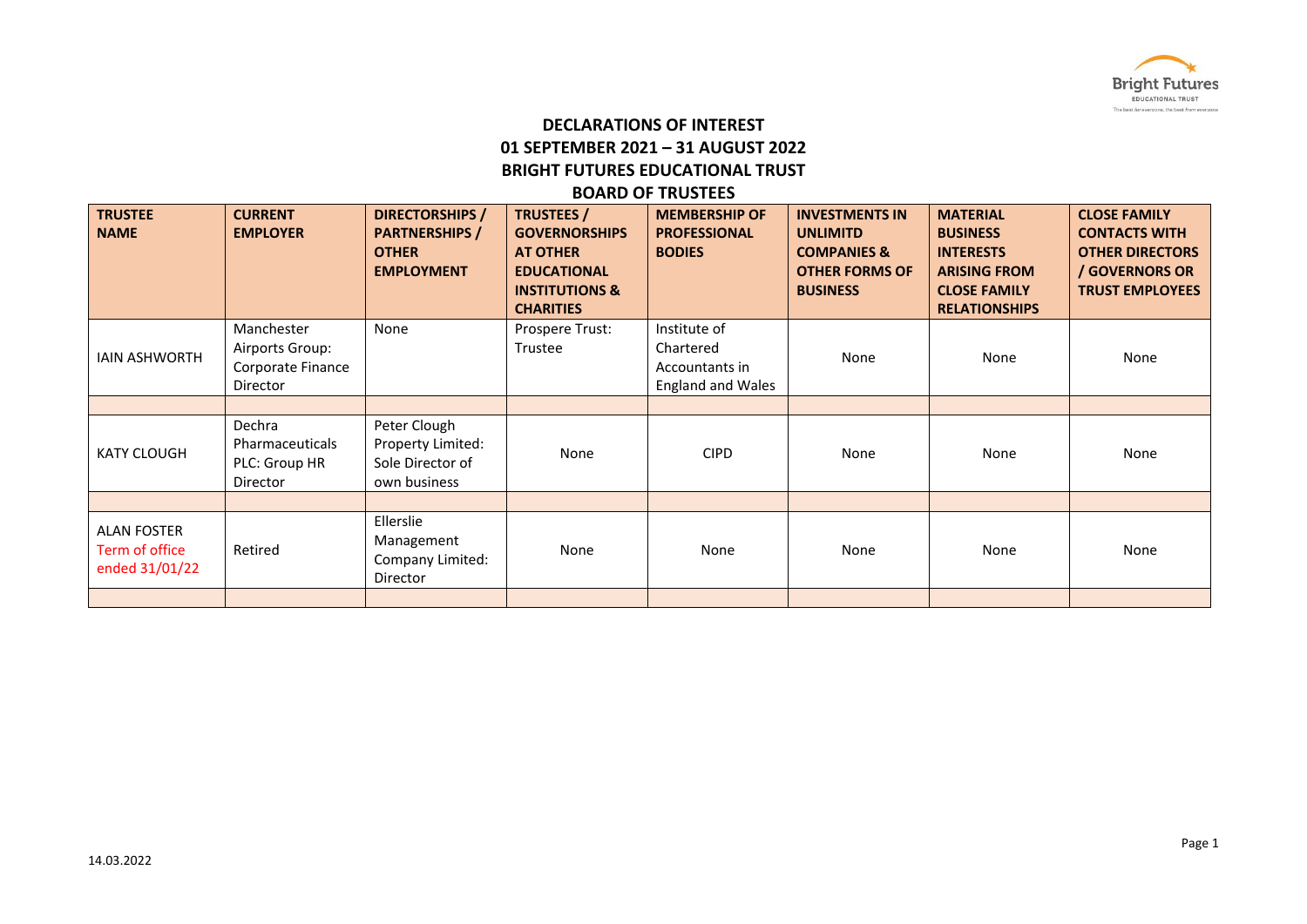

# **DECLARATIONS OF INTEREST 01 SEPTEMBER 2021 – 31 AUGUST 2022 BRIGHT FUTURES EDUCATIONAL TRUST**

#### **BOARD OF TRUSTEES**

| <b>TRUSTEE</b><br><b>NAME</b> | <b>CURRENT</b><br><b>EMPLOYER</b>                                                               | <b>DIRECTORSHIPS /</b><br><b>PARTNERSHIPS /</b><br><b>OTHER</b><br><b>EMPLOYMENT</b>                                                                                                                                                                                                                                                      | <b>TRUSTEES /</b><br><b>GOVERNORSHIPS</b><br><b>AT OTHER</b><br><b>EDUCATIONAL</b><br><b>INSTITUTIONS &amp;</b><br><b>CHARITIES</b>                                     | <b>MEMBERSHIP OF</b><br><b>PROFESSIONAL</b><br><b>BODIES</b> | <b>INVESTMENTS IN</b><br><b>UNLIMITD</b><br><b>COMPANIES &amp;</b><br><b>OTHER FORMS OF</b><br><b>BUSINESS</b>                                                                                                                   | <b>MATERIAL</b><br><b>BUSINESS</b><br><b>INTERESTS</b><br><b>ARISING FROM</b><br><b>CLOSE FAMILY</b><br><b>RELATIONSHIPS</b> | <b>CLOSE FAMILY</b><br><b>CONTACTS WITH</b><br><b>OTHER DIRECTORS</b><br>/ GOVERNORS OR<br><b>TRUST EMPLOYEES</b> |
|-------------------------------|-------------------------------------------------------------------------------------------------|-------------------------------------------------------------------------------------------------------------------------------------------------------------------------------------------------------------------------------------------------------------------------------------------------------------------------------------------|-------------------------------------------------------------------------------------------------------------------------------------------------------------------------|--------------------------------------------------------------|----------------------------------------------------------------------------------------------------------------------------------------------------------------------------------------------------------------------------------|------------------------------------------------------------------------------------------------------------------------------|-------------------------------------------------------------------------------------------------------------------|
| <b>ROBERT LEGGETT</b>         | Omni Resource<br>Management<br>Solutions Ltd -<br>Recruitment<br>Outsourcing-<br>1997: Chairman | Omni IT Ltd -<br>Recruitment-<br>1997: Director<br>Omni Executive<br>Search Ltd -<br>Recruitment-<br>2005: Director<br>Omni Executive<br>Search<br>International Ltd -<br>$Recruitment -$<br>2005: Director<br>Tuk Tuk (UK) Ltd -<br>Vehicle Sales-<br>2014: Director<br>We Are Gabba Ltd -<br>Marketing<br>Automation-<br>2019: Director | Lancaster<br>University<br>Management<br>School:<br>Entrepreneur in<br>Residence<br>Lancaster<br>University<br>Management<br>School: Honorary<br><b>Teaching Fellow</b> | None                                                         | Omni Resource<br>Management<br>Solutions Ltd - 55%<br>Omni IT Ltd - 100%<br>Tuk Tuk (UK) Ltd -<br>50%<br>We Are Gabba Ltd -<br>50%<br>Omni Executive<br>Search Ltd - 100%<br>Omni Executive<br>Search<br>International -<br>100% | None                                                                                                                         | None                                                                                                              |
|                               |                                                                                                 |                                                                                                                                                                                                                                                                                                                                           |                                                                                                                                                                         |                                                              |                                                                                                                                                                                                                                  |                                                                                                                              |                                                                                                                   |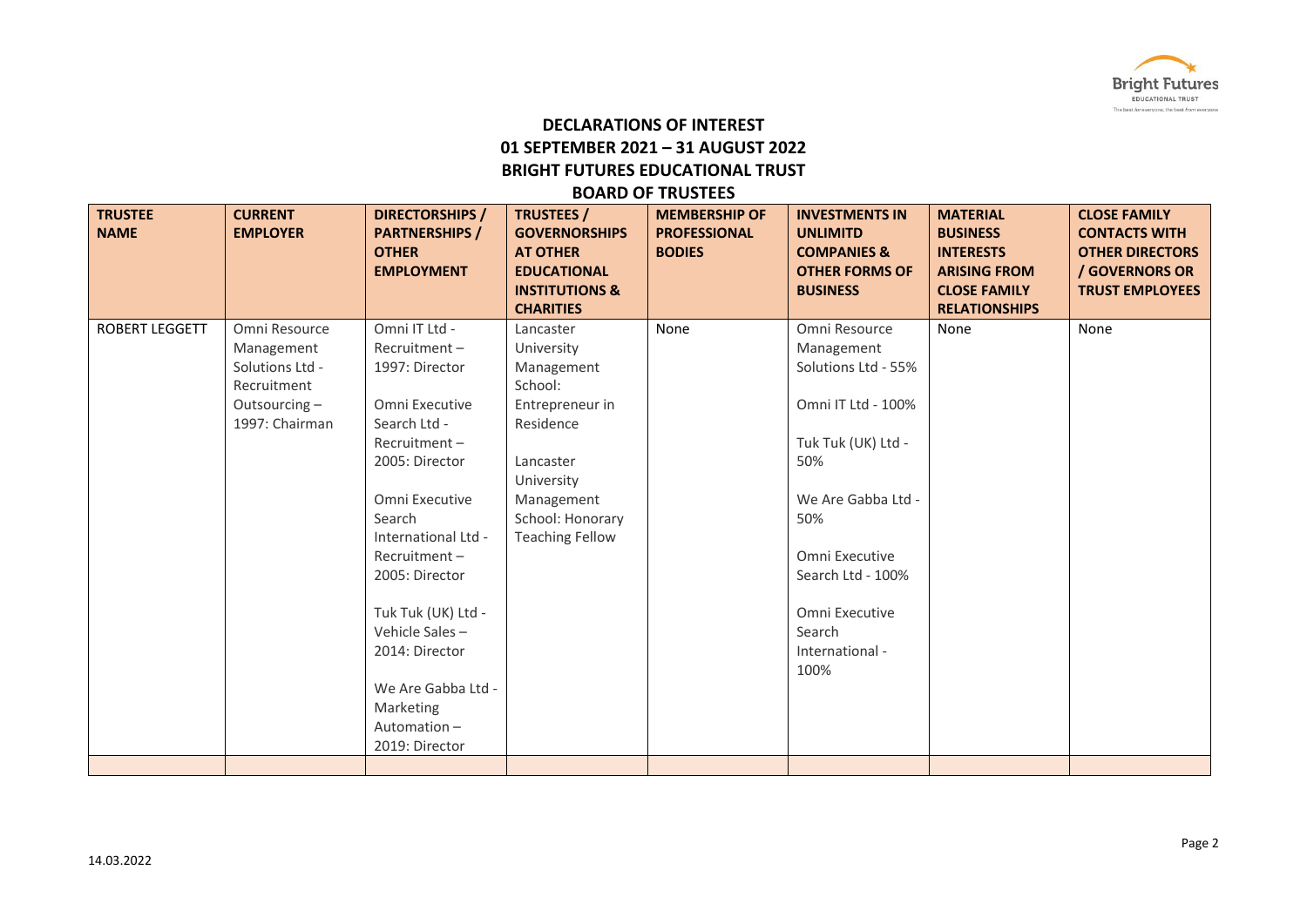

## **DECLARATIONS OF INTEREST 01 SEPTEMBER 2021 – 31 AUGUST 2022 BRIGHT FUTURES EDUCATIONAL TRUST BOARD OF TRUSTEES**

| <b>TRUSTEE</b><br><b>NAME</b>         | <b>CURRENT</b><br><b>EMPLOYER</b>         | DIRECTORSHIPS/<br><b>PARTNERSHIPS /</b><br><b>OTHER</b><br><b>EMPLOYMENT</b> | <b>TRUSTEES</b> /<br><b>GOVERNORSHIPS</b><br><b>AT OTHER</b><br><b>EDUCATIONAL</b><br><b>INSTITUTIONS &amp;</b><br><b>CHARITIES</b> | <b>MEMBERSHIP OF</b><br><b>PROFESSIONAL</b><br><b>BODIES</b> | <b>INVESTMENTS IN</b><br><b>UNLISTED</b><br><b>COMPANIES &amp;</b><br><b>OTHER FORMS OF</b><br><b>BUSINESS</b> | <b>MATERIAL</b><br><b>BUSINESS</b><br><b>INTERESTS</b><br><b>ARISING FROM</b><br><b>CLOSE FAMILY</b><br><b>RELATIONSHIPS</b> | <b>CLOSE FAMILY</b><br><b>CONTACTS WITH</b><br><b>OTHER DIRECTORS</b><br>/ GOVERNORS OR<br><b>TRUST EMPLOYEES</b> |
|---------------------------------------|-------------------------------------------|------------------------------------------------------------------------------|-------------------------------------------------------------------------------------------------------------------------------------|--------------------------------------------------------------|----------------------------------------------------------------------------------------------------------------|------------------------------------------------------------------------------------------------------------------------------|-------------------------------------------------------------------------------------------------------------------|
| LYNN NICHOLLS<br>Resigned<br>13/10/21 | Self employed:<br>Freelance<br>Consultant | None                                                                         | None                                                                                                                                | None                                                         | None                                                                                                           | None                                                                                                                         | None                                                                                                              |
|                                       |                                           |                                                                              |                                                                                                                                     |                                                              |                                                                                                                |                                                                                                                              |                                                                                                                   |
| PAUL MOONAN                           | Self Employed                             | None                                                                         | None                                                                                                                                | None                                                         | None                                                                                                           | None                                                                                                                         | None                                                                                                              |
|                                       |                                           |                                                                              |                                                                                                                                     |                                                              |                                                                                                                |                                                                                                                              |                                                                                                                   |
| <b>DANIEL RUBIN</b>                   | Knights PLC:<br>Partner                   | None                                                                         | None                                                                                                                                | Employment<br>Lawyers<br><b>Association Law</b><br>Society   | None                                                                                                           | <b>None</b>                                                                                                                  | None                                                                                                              |
|                                       |                                           |                                                                              |                                                                                                                                     |                                                              |                                                                                                                |                                                                                                                              |                                                                                                                   |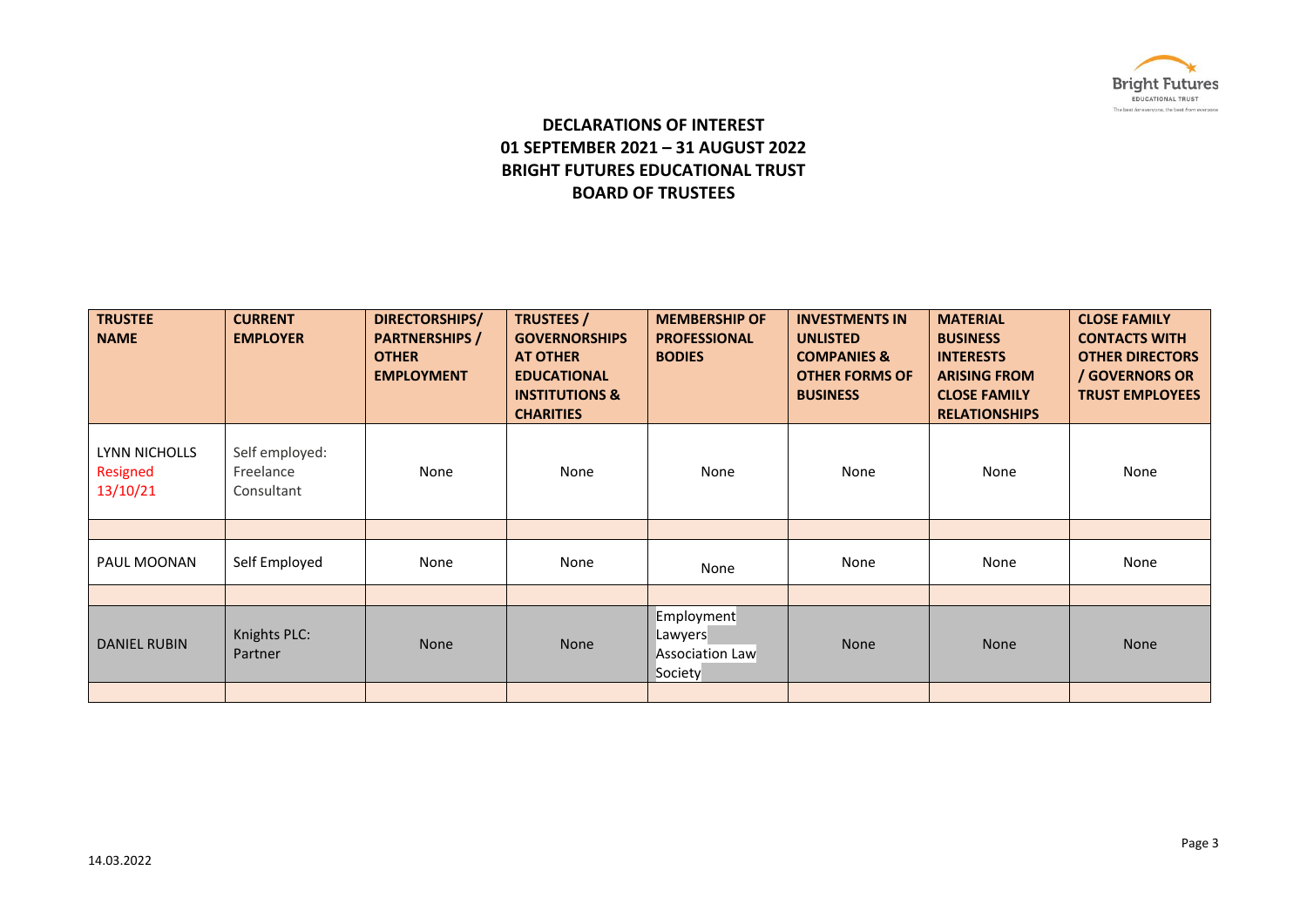

## **DECLARATIONS OF INTEREST 01 SEPTEMBER 2021 – 31 AUGUST 2022 BRIGHT FUTURES EDUCATIONAL TRUST BOARD OF TRUSTEES**

| <b>NAME</b>   | <b>EMPLOYER</b>                                           | <b>PARTNERSHIPS</b> /<br><b>OTHER</b><br><b>EMPLOYMENT</b> | <b>GOVERNORSHIPS</b><br><b>AT OTHER</b><br><b>EDUCATIONAL</b><br><b>INSTITUTIONS &amp;</b><br><b>CHARITIES</b>     | <b>PROFESSIONAL</b><br><b>BODIES</b>                                                                                                                                                         | <b>UNLISTED</b><br><b>COMPANIES &amp;</b><br><b>OTHER FORMS OF</b><br><b>BUSINESS</b> | <b>BUSINESS</b><br><b>INTERESTS</b><br><b>ARISING FROM</b><br><b>CLOSE FAMILY</b><br><b>RELATIONSHIPS</b> | <b>CONTACTS WITH</b><br><b>OTHER DIRECTORS</b><br>/ GOVERNORS OR<br><b>TRUST EMPLOYEES</b> |
|---------------|-----------------------------------------------------------|------------------------------------------------------------|--------------------------------------------------------------------------------------------------------------------|----------------------------------------------------------------------------------------------------------------------------------------------------------------------------------------------|---------------------------------------------------------------------------------------|-----------------------------------------------------------------------------------------------------------|--------------------------------------------------------------------------------------------|
| JOHN STEPHENS | <b>Bright Futures</b><br>Educational Trust-<br><b>CEO</b> | None                                                       | East Manchester<br><b>Community Boat</b><br>Project<br>The John Greaves<br>Irlam School<br><b>Charity: Trustee</b> | Fellow of the RSA<br>Fellow of the<br><b>Chartered College</b><br>of Teaching<br>Member of ASCL<br>Volunteer with St<br>John Ambulance<br>Chair of Greater<br><b>Manchester Music</b><br>Hub | None                                                                                  | None                                                                                                      | None                                                                                       |